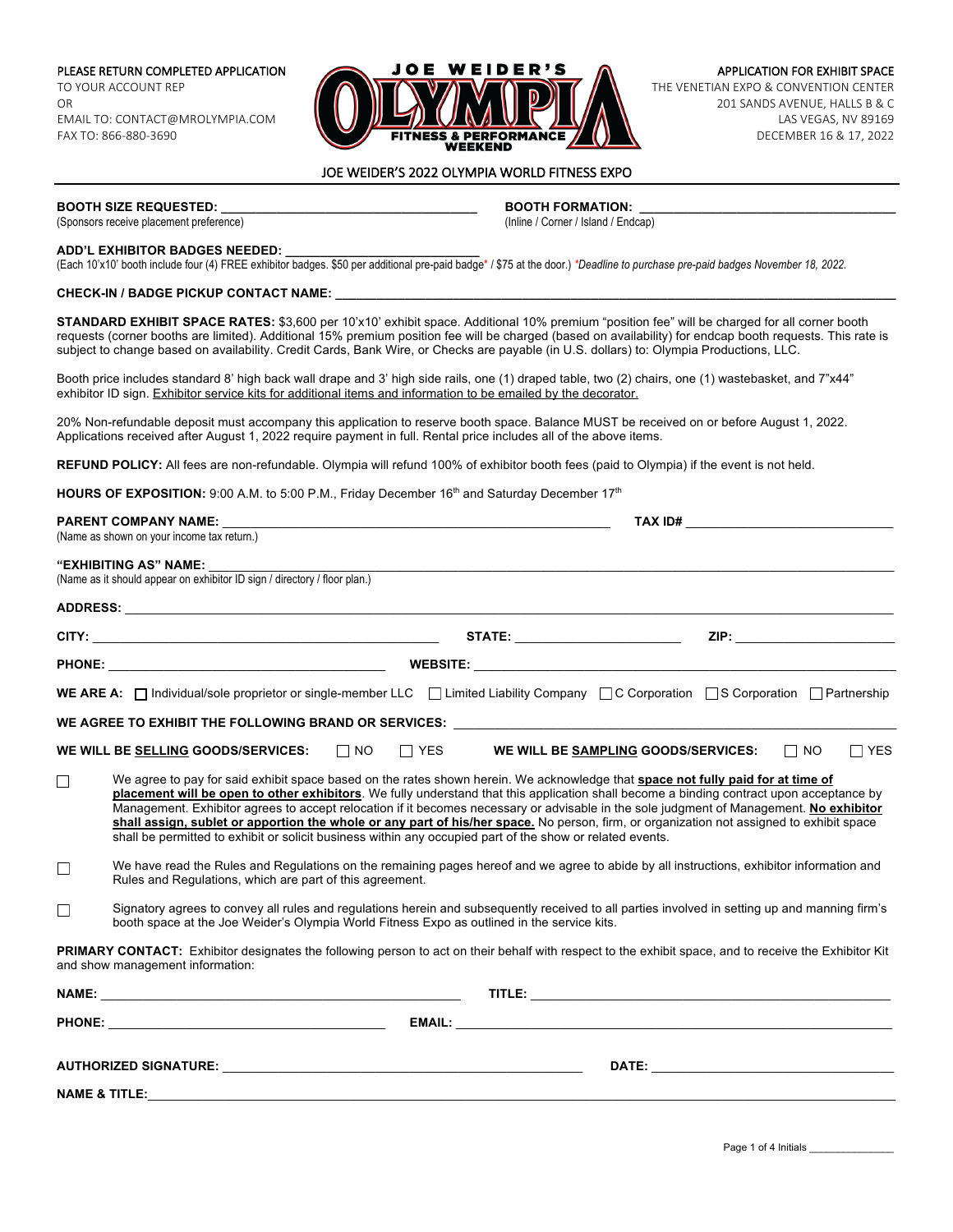

JOE WEIDER'S 2022 OLYMPIA WORLD FITNESS EXPO

# **PAYMENT AUTHORIZATION**

*Ask your rep about our early "Paid in Full" discount.*

| $\Box$ CHECK<br><b>PAYMENT METHOD:</b><br>$\Box$ CREDIT CARD<br>$\Box$ ACH / WIRE                                                                                                                                                |                               |  |                     |                 |  |  |  |
|----------------------------------------------------------------------------------------------------------------------------------------------------------------------------------------------------------------------------------|-------------------------------|--|---------------------|-----------------|--|--|--|
| IF PAYING BY CREDIT CARD:                                                                                                                                                                                                        | $\Box$ MASTERCARD $\Box$ VISA |  | I LAMERICAN EXPRESS | <b>DISCOVER</b> |  |  |  |
|                                                                                                                                                                                                                                  |                               |  |                     |                 |  |  |  |
|                                                                                                                                                                                                                                  |                               |  |                     |                 |  |  |  |
|                                                                                                                                                                                                                                  |                               |  |                     |                 |  |  |  |
|                                                                                                                                                                                                                                  |                               |  |                     |                 |  |  |  |
|                                                                                                                                                                                                                                  |                               |  |                     |                 |  |  |  |
| CREDIT CARD BILLING ADDRESS: University of the contract of the contract of the contract of the contract of the                                                                                                                   |                               |  |                     |                 |  |  |  |
|                                                                                                                                                                                                                                  |                               |  |                     |                 |  |  |  |
| AUTHORIZED SIGNATURE*: AUTHORIZED SIGNATURE<br>*By signing above, you are agreeing to allow Olympia Productions, LLC to charge your credit card for the agreed upon amount for the exhibit space, extra exhibitor badges, and/or |                               |  |                     |                 |  |  |  |
| tickets.                                                                                                                                                                                                                         |                               |  |                     |                 |  |  |  |

# **IF PAYING BY CHECK:** Please contact your rep for mailing details.

## **IF PAYING BY ACH / WIRE TRANSFER\*:**

*\*Customer is responsible for ALL fees charged by their bank. Please do not deduct fees from the payment.*

| <b>BANK NAME:</b>                 | Wells Fargo Bank, N.A.              |
|-----------------------------------|-------------------------------------|
| <b>BANK ADDRESS:</b>              | 15760 Ventura Blvd.                 |
|                                   | Encino. CA 91436                    |
| <b>ABA CODE:</b>                  | 121000248 (Wires) / 121042882 (ACH) |
| <b>SWIFT CODE:</b>                | WFBIUS6S                            |
| <b>ACCOUNT NAME:</b>              | Olympia Productions, LLC            |
| <b>ACCOUNT NUMBER: 7869928056</b> |                                     |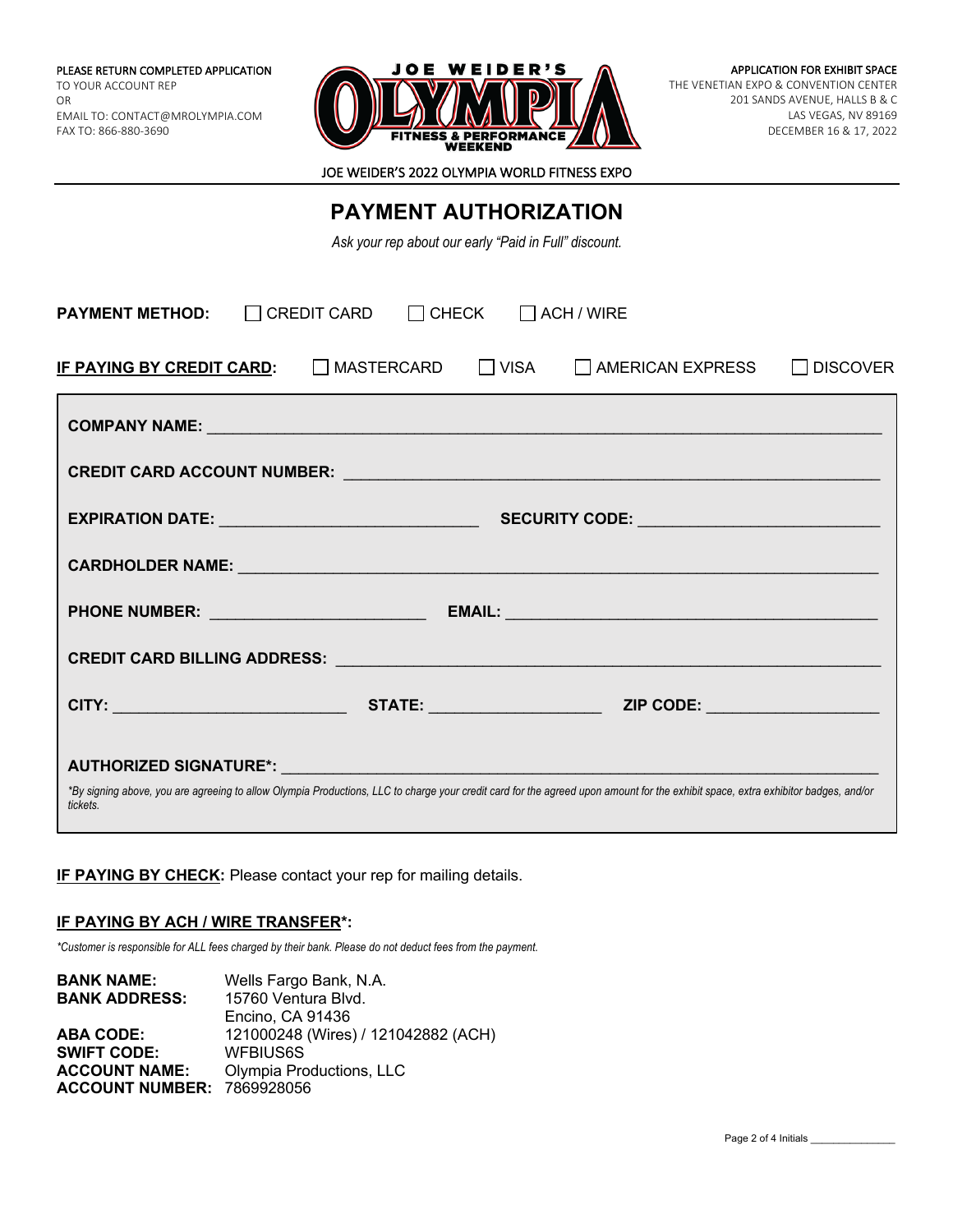This agreement shall be constructed solely as a license for the use of the exhibit space to be occupied by the Exhibitor, and Exhibitor agrees that it has not relied on any oral or written representation not contained in this agreement. Management disclaims any implied warranties of merchantability and/or fitness with respect to the services or material furnished to the Exhibitor in connection herewith.

1. The Joe Weider's Olympia World Fitness Expo ("the Exposition) is owned and managed by Olympia Productions LLC, referred to hereinafter as "Management." Applicant agrees to abide by all instructions, exhibitor information and Rules and Regulations of Management. Except as contained herein, management makes no representations or warranties, expressed or implied. Any changes in this agreement must be in writing and signed by both parties. Management shall have sole discretion in the interpretation and enforcement of all Rules and Regulations contained herein and the power to make amendments thereto, and such further Rules and Regulations as it shall consider necessary for the proper conduct and success of the Exposition. The failure of Management to insist upon a strict performance of any of the Rules and Regulations shall not be deemed a waiver of any rights Management may have.

#### **Exhibitor acknowledges and agrees that the venue where the Exposition takes place (or any concessionaire of such venue) may (i) limit or prohibit Exhibitor's sale of any and all food and beverage at the Exposition, and/or (ii) impose and collect a fee or commission on any and all food and beverage sold by Exhibitor at the Exposition.**

3. Management reserves the right to decline, prohibit, or expel any exhibit which in its sole judgment is out of keeping with the character of the Exposition, including but not limited to persons, display materials, printed matter, product and conduct. Management reserves the right to determine in their sole discretion, the eligibility of all exhibit space applicants and individual products to be exhibited.

4. Management reserves the right, in their discretion, to alter the exhibit hours or floor plan arrangements in any manner which is in the best interest of the Exposition. Assignment of space shall be made by Management in its sole discretion. Location preferences will be accommodated as far as possible. Acceptance of an applicant does not imply endorsement of Exhibitor's products or service, nor does rejection imply lack merit of same.

5. **Distribution of advertising material and exhibit solicitation of any sort shall be restricted to the Exhibitor's booth.** Exhibitor's exhibit or product may not extend beyond the limits of the Exhibitor's booth and no part of any exhibit or product may extend into any aisle. No Exhibitor shall so arrange his exhibit as to obscure or prejudice adjacent booth exhibitors in the sole opinion of Management. **No Exhibitor may assign, sublet, or apportion the whole or any part of the space allotted neither him/her nor exhibit therein any other goods than those manufactured or sold in the regular course of business by the Exhibitor.** Identification badges are not transferable. Admission will be badge only. The standard booth equipment furnished will consist of an 8-foot-high back wall of draperies with aluminum uprights and stanchions with the division rails 36 inches high covered with draperies. Exhibit booth structures that will extend out from the booth backline to the aisle and that will be higher than 3 feet must be approved by Management. Exhibitors building to these specifications must finish the back or side portions of their exhibit so that these exposed areas will not be objectionable to adjacent exhibitors. Management reserves the right to have such finishing done or masking drapery installed, billing the Exhibitor for charges incurred. **No build-up exhibits or other construction**  shall exceed 8 feet in background height including company name or other **advertising unless approved by Management.**

Exhibitors shall be bound by and comply with, at Exhibitor's sole cost and expense, all applicable national, state, city, municipal and other laws, codes and government regulations of government or other authorities having jurisdiction over the exhibit facility or the conduct of said Exposition, together with the Rules and Regulations of the owners and/or operators of the facility in which the Exposition is held. Exhibitors shall be bound by and comply with, at Exhibitor's sole cost and expense, all applicable copyright and trademark laws and regulations which may affect Exhibitor's use and occupancy of the exhibit space or participation in the Exposition.

Exhibitors who wish to video tape inside the Exposition must submit a request in writing to Expo Management for approval. All written requests must be received by Expo Management no later than November 1, 2022. Any filming done without the expressed written consent from the Expo Management is subject to immediate removal from the Olympia World Fitness Expo, forfeit of exhibit booth payment and/or legal action.

8. Attention is called to the necessity for insurance covering all risks (including but not limited to liability, fire, theft, damage) on your exhibit from the place of shipment to the exhibition facility and return, including the period during which the materials remain in the Exposition. Exhibitor acknowledges that Management, JW Holdings LLC, JW Media LLC, Olympia Productions LLC, Pioneer OpCo, LLC, Expo and Convention<br>Center, LLC, Venetian Las Vegas Gaming, LLC, Grand Canal Shops II, LLC (GCS),<br>Phase II Mall Subsidiary, LLC (PIIMS), Planet Hollywood Resort & Casi their parent subsidiaries and affiliates and each of their officers, directors, agents or employees do not maintain insurance covering Exhibitor's property and that it is the sole responsibility of Exhibitor to obtain business interruption, property damage and other insurance covering such losses as Exhibitor may incur, and assume no responsibility for the safety of the properties of the Exhibitor, Exhibitor's officers, agents or employees from theft, damage by fire, accident or any other cause whatsoever. Exhibitor expressly agrees to save and hold harmless Management, JW Holdings LLC, JW Media LLC, Olympia Productions LLC, Pioneer OpCo, LLC, Expo and Convention Center, LLC, Venetian Las Vegas Gaming, LLC, Grand Canal Shops II, LLC (GCS), Phase II Mall Subsidiary, LLC (PIIMS), Planet Hollywood Resort & Casino,

Caesar's Entertainment, Zappos Theater, and each of their parent subsidiaries and affiliates and each of their officers, directors, agents or employees from any and all liability resulting from injuries to any person or for damages to or loss of property owned or controlled by Exhibitor, its agents, employees and attendees, persons and or<br>properties in connection with the Exhibitor's use and occupancy of the exhibit space or<br>participation in the Exposition, and from any claim or of copyright and trademark laws and regulations which may apply to Exhibitor's use and occupancy of the exhibit space or participation in the Exposition.

9. The exhibit facility is a public building. Exhibitors are cautioned to take valuable items to their rooms or otherwise assure their safety when they are not in attendance at their exhibit booths and to exercise caution during the exhibit hours. Watchmen service is provided at all times when the exhibit hall is not open on show days, but the furnishing of such watchmen shall not be deemed to increase the liability of Management, the owner of the building in which the exhibit facility is located, their officers, agents or employees, nor to modify in any way the assumption of risk and release provided for above. Management shall not be responsible for the conduct of contractors or their employees and assume no responsibility for failure to perform by contractors, their charges, or any other matter relating to contractors or the exhibit facility. **During closed hours, an Exhibitor must present proper identification and credentials to gain entry when entry is permitted.**

If the Exhibitor fails to comply in any respect with the terms of this agreement, then Management shall have the right, without notice to the Exhibitor, to sell or offer for sale the exhibit space covered by this contract, said Exhibitor to be liable for any deficiency, which loss or damage the Exhibitor agrees to pay Management upon demand together with expenses and costs incurred by reason thereof.

Exhibitor acknowledges that actual occupation of the exhibit space by an exhibit is of the essence thereof, and that should Management be unable to effect the sale of the space as herein provided, Management is then expressly authorized to occupy or cause said space to be occupied in such manner as it may deem in the best interest of the Exposition, without any rebate or allowance whatsoever to the Exhibitor and without in any way releasing said Exhibitor from any liability hereunder, and said Exhibitor expressly agrees to pay Management the full sum as herein set forth.

Exhibitor agrees that whenever an attorney is used to obtain payment due hereunder an attorney's fee of 30% of the sums due shall be payable by the Exhibitor as and for reasonable attorney fees. This agreement shall be governed by the State of Arizona.

13. In the event the Exposition is cancelled or postponed, or Management is unable to perform for any reason whatsoever, including performance under this agreement, the sole and exclusive remedy of Exhibitor as against Management with respect to any damages sustained by Exhibitor as a result of the non-occurrence or postponement of the Exposition, including incremental and consequential damages, shall be a refund of monies paid on account of the exhibition space less Exhibitor's pro rata share of expenses relating to the Exposition, as determined by Management. Management reserves the right to cancel or postpone the Exposition for any of the following reasons: force majeure including damage or destruction of the facility, acts of God, national or unforeseen emergency, public enemy, war or insurrections; strikes, or the possibility of strikes; the authority of the law; for any case beyond their control or where Management, in its sole discretion, determines that the Exposition cannot be held as planned; or in a manner which will serve the best interests of Management, the attendees and/or exhibitors; or where the success of the event will be adversely affected. MANAGEMENT SHALL NOT BE LIABLE TO EXHIBITOR OR ANY OTHER PERSON OR ENTITY FOR ANY INDIRECT, SPECIAL, INCIDENTAL, CONSEQUENTIAL OR EXEMPLARY DAMAGES, LOST PROFITS, OR DIMUNITION IN VALUE, WHETHER IN AN ACTION IN CONTRACT OR TORT, UNDER STATUTE OR OTHERWISE, ARISING FROM ANY CLAIM DIRECTLY OR INDIRECTLY ARISING FROM OR IN CONNECTION WITH THIS AGREEMENT OR THE SUBJECT MATTER HEREOF.

The Olympia World Fitness Expo is a public event wherein exhibitors are required to follow and respect all local laws with regards to serving and/or consuming alcohol, nudity (no pasties and/or body painting) and personal conduct. Any violations to the above mentioned are subject to ejection for the expo premises, loss of expo services, fines and/or police arrest.

15. **The Olympia name and logo are the property of Olympia Productions LLC and may not be reproduced without the prior written consent of Olympia Productions LLC. Any use of Mr. Olympia, its names, trademarks, and logos, whether registered or unregistered, is strictly prohibited without prior written consent. You may submit a request seeking written consent by emailing contact@mrolympia.com.**

16. For the protection of the attendees, objects are not to be thrown into aisle ways.